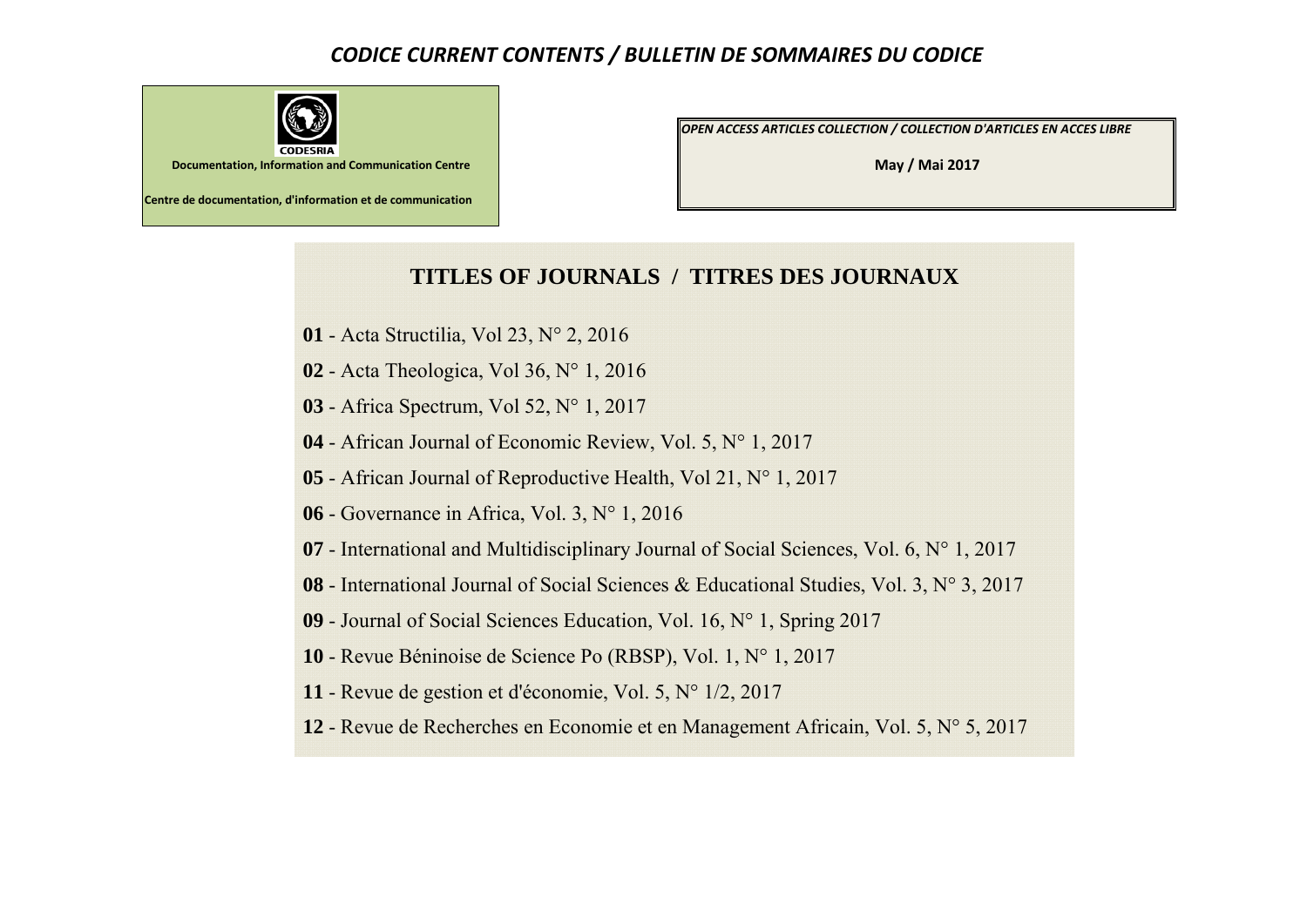| ${\bf N}^\circ$ | <b>TITLES / TITRES</b>                                                                                    | <b>AUTHORS / AUTEURS</b>                                             | <b>JOURNALS / REVUES</b>                           | <b>LINKS / LIENS</b>                                                 |
|-----------------|-----------------------------------------------------------------------------------------------------------|----------------------------------------------------------------------|----------------------------------------------------|----------------------------------------------------------------------|
|                 |                                                                                                           |                                                                      |                                                    |                                                                      |
| 1               | Risk Management in Public Sector Construction<br>Projects: Case Studies in Lesotho                        | Molefi NKETEKETE;<br><b>Fidelis EMUZE</b> ; John<br><b>SMALLWOOD</b> | Acta Structilia, Vol 23, N° 2,<br>2016, p. 1-24    | https://www.ajol.info/index.php/actas/art<br>icle/view/151799/141411 |
| $\overline{2}$  | The Valuation of Commercial Grain Silos                                                                   | <b>Christiaan WINCKLER</b><br>; Douw BOSHOFF                         | Acta Structilia, Vol 23, N° 2,<br>2016, p. 25-56   | https://www.ajol.info/index.php/actas/art<br>icle/view/151800/141412 |
|                 |                                                                                                           |                                                                      |                                                    |                                                                      |
| 3 <sup>1</sup>  | Effective Utilisation of Generation Y Quantity<br>Surveyors                                               | <b>Elzane VAN ECK;</b><br><b>Michelle BURGER</b>                     | Acta Structilia, Vol 23, N° 2,<br>2016, p. 57-78   | https://www.ajol.info/index.php/actas/art<br>icle/view/151801/141413 |
|                 |                                                                                                           |                                                                      |                                                    |                                                                      |
| 4               | The Image of the Construction Industry and its<br><b>Employment Attractiveness</b>                        | Theo HAUPT, Nishani<br><b>HARINARAIN</b>                             | Acta Structilia, Vol 23, N° 2,<br>2016, p. 79-108  | https://www.ajol.info/index.php/actas/art<br>icle/view/151802/141414 |
|                 |                                                                                                           |                                                                      |                                                    |                                                                      |
| 5               | A Decision Support Framework for Extension of<br>Time Claims for the JBCC Principal Building<br>Agreement | Tinus MARITZ; Hendrik<br>Frederik PRINSLOO                           | Acta Structilia, Vol 23, N° 2,<br>2016, p. 109-146 | https://www.ajol.info/index.php/actas/art<br>icle/view/151804/141416 |
|                 |                                                                                                           |                                                                      |                                                    |                                                                      |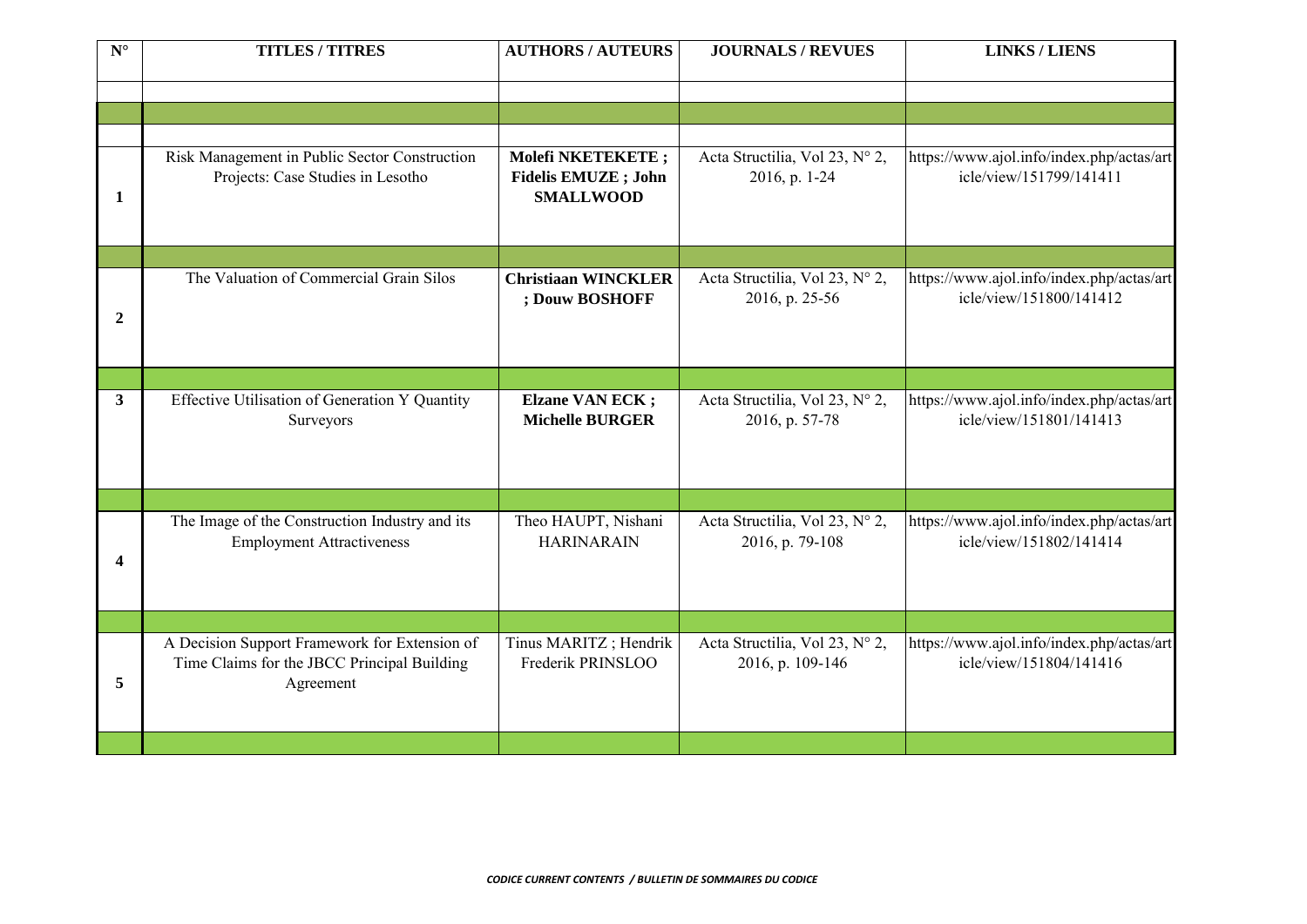| 6  | Critical Race Theory and the Question of Safety in<br>Dialogues on Race                                                              | <b>M.S. CONRADIE</b> | Acta Theologica, Vol 36, N° 1,<br>2016, p. 5-26    | https://www.ajol.info/index.php/actat/art<br>icle/view/146001/135515 |
|----|--------------------------------------------------------------------------------------------------------------------------------------|----------------------|----------------------------------------------------|----------------------------------------------------------------------|
|    |                                                                                                                                      |                      |                                                    |                                                                      |
| 7  | One in Christ: Fedsem Spiritualities of Solidarity                                                                                   | <b>G.A. DUNCAN</b>   | Acta Theologica, Vol 36, N° 1,<br>2016, p. 27-51   | https://www.ajol.info/index.php/actat/art<br>icle/view/146002/135516 |
|    |                                                                                                                                      |                      |                                                    |                                                                      |
| 8  | The Wilderness Wanderings: a Theo-Liminal<br>Pedagogy for Mind Decolonisation in African<br>Christianity                             | <b>C.J. KAUNDA</b>   | Acta Theologica, Vol 36, N° 1,<br>2016, p. 52-69   | https://www.ajol.info/index.php/actat/art<br>icle/view/146004/135517 |
|    |                                                                                                                                      |                      |                                                    |                                                                      |
| 9  | Human Genetic Engineering and Social Justice in<br>South Africa: Moltmann and Human Dignity                                          | <b>M KOTZE</b>       | Acta Theologica, Vol 36, N° 1,<br>2016, p. 70-84   | https://www.ajol.info/index.php/actat/art<br>icle/view/146005/135518 |
|    |                                                                                                                                      |                      |                                                    |                                                                      |
| 10 | Anatheism within the Framework of Theodicy: from<br>Theistic Thinking to Theopaschitic Thinking in a<br><b>Pastoral Hermeneutics</b> | D.J. LOUW            | Acta Theologica, Vol 36, N° 1,<br>2016, p. 85-109  | https://www.ajol.info/index.php/actat/art<br>icle/view/146006/135520 |
|    |                                                                                                                                      |                      |                                                    |                                                                      |
| 11 | The Goal of Maturity in Ephesians 4:13-16                                                                                            | <b>E.D. MBENNAH</b>  | Acta Theologica, Vol 36, N° 1,<br>2016, p. 110-132 | https://www.ajol.info/index.php/actat/art<br>icle/view/146009/135521 |
|    |                                                                                                                                      |                      |                                                    |                                                                      |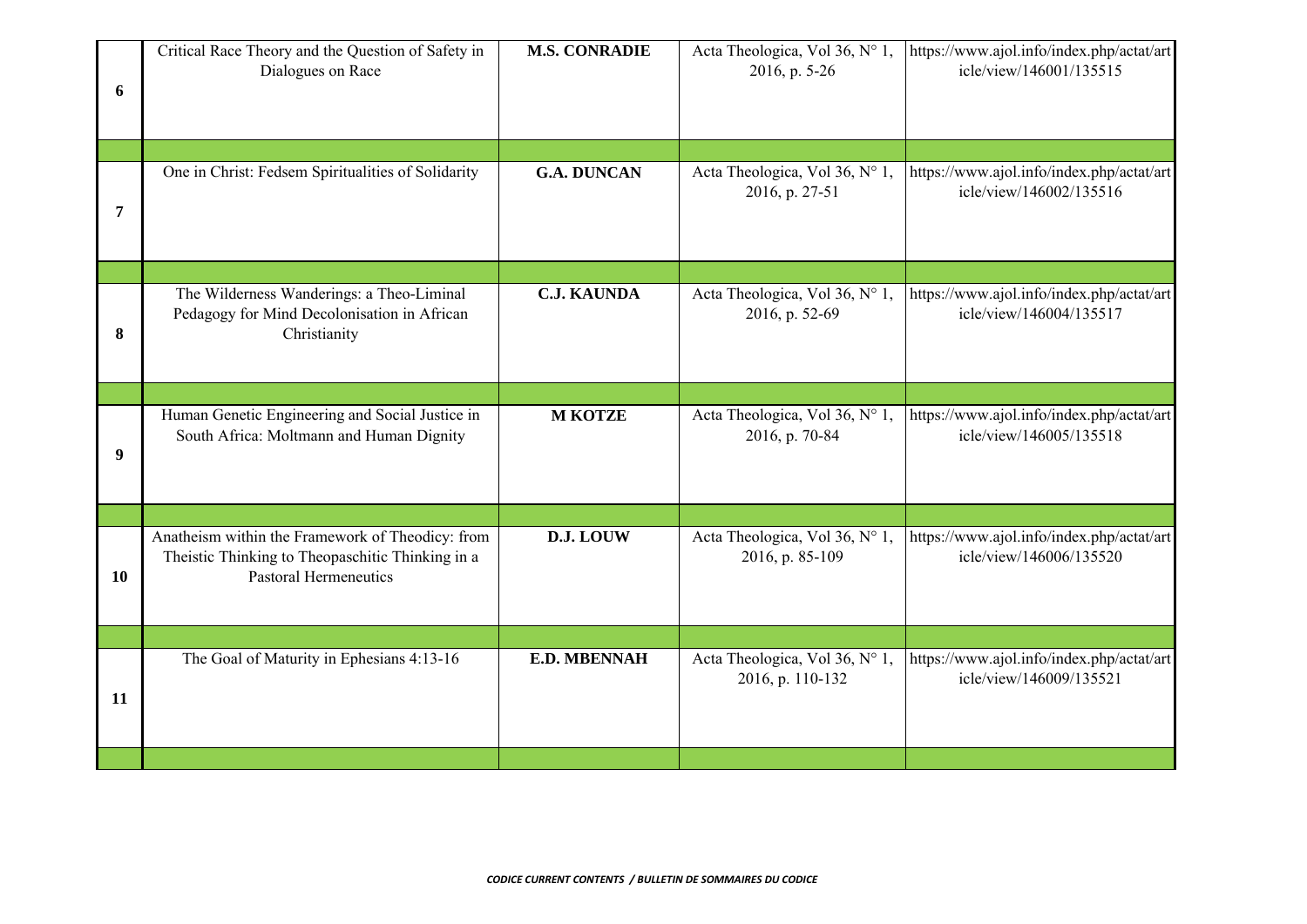| 12 | The "First Deborah" - Genesis 35:8 in the Literary and<br>Theological Context                             | <b>F. OLOJEDE</b>  | Acta Theologica, Vol 36, N° 1,<br>2016, p. 133-151 | https://www.ajol.info/index.php/actat/art<br>icle/view/146010/135522                                   |
|----|-----------------------------------------------------------------------------------------------------------|--------------------|----------------------------------------------------|--------------------------------------------------------------------------------------------------------|
|    | Honest to God and the South African Churches in                                                           | M. PROZESKY        | Acta Theologica, Vol 36, N° 1,                     | https://www.ajol.info/index.php/actat/art                                                              |
| 13 | 2016                                                                                                      |                    | 2016, p.152-169                                    | icle/view/146011/135523                                                                                |
|    |                                                                                                           |                    |                                                    |                                                                                                        |
| 14 | The Spiritual Mentality Profile of Female Pietists on<br>the South African Frontier, 1750-1860            | A.W.G. RAATH       | Acta Theologica, Vol 36, N° 1,<br>2016, p. 170-192 | https://www.ajol.info/index.php/actat/art<br>icle/view/146012/135525                                   |
|    |                                                                                                           |                    |                                                    |                                                                                                        |
| 15 | The Inner Reformation of the Sciences: An Ambiguity<br>in the Radically Orthodox Thought of John Milbank? | <b>DFM STRAUSS</b> | Acta Theologica, Vol 36, N° 1,<br>2016, p. 193-212 | https://www.ajol.info/index.php/actat/art<br>icle/view/149860/139408                                   |
|    |                                                                                                           |                    |                                                    |                                                                                                        |
| 16 | The Lukan Periplus of Paul's Third Journey with a<br>Textual Conundrum in Acts 20:15                      | <b>M. WILSON</b>   | 229-254                                            | Acta Theologica, Vol 36, N° 1, p. https://www.ajol.info/index.php/actat/art<br>icle/view/146015/135527 |
|    |                                                                                                           |                    |                                                    |                                                                                                        |
| 17 | Conflict Resolution and Crime Surveillance in Kenya:<br>Local Peace Committees and Nyumba Kumi            | Eric Mutisya KIOKO | Africa Spectrum, Vol 52, N° 1,<br>2017, p. 3-32    | https://journals.sub.uni-<br>hamburg.de/giga/afsp/article/view/1019/<br>1026                           |
|    |                                                                                                           |                    |                                                    |                                                                                                        |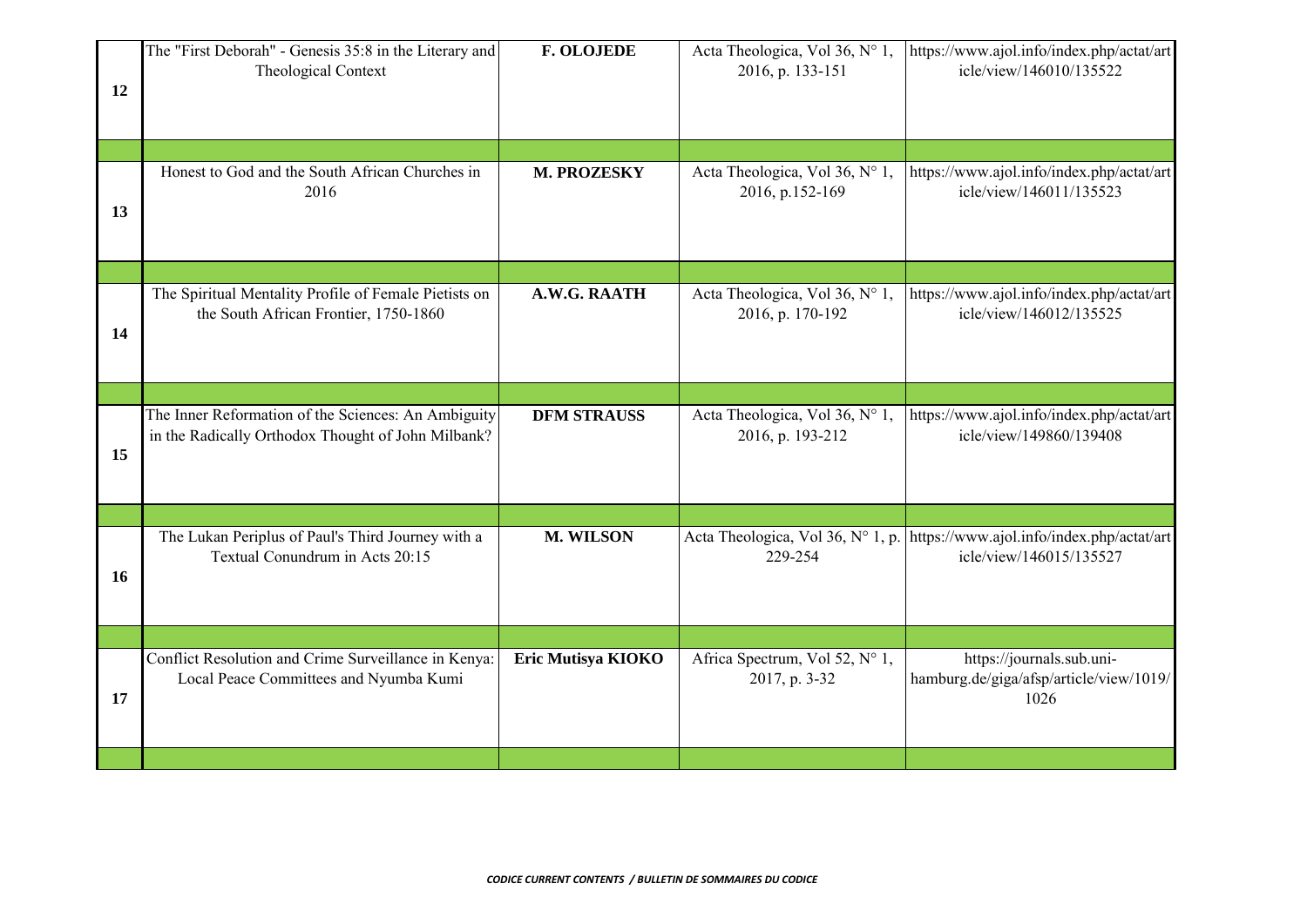| 18 | Land Grabbing and the Axis of Political Conflicts:<br>Insights from Southwest Cameroon                    | Frankline A. NDI;<br><b>Simon BATTERBURY</b>                  | Africa Spectrum, Vol 52, N° 1,<br>2017, p. 33-63                       | https://journals.sub.uni-<br>hamburg.de/giga/afsp/article/view/1020/<br>1027 |
|----|-----------------------------------------------------------------------------------------------------------|---------------------------------------------------------------|------------------------------------------------------------------------|------------------------------------------------------------------------------|
|    |                                                                                                           |                                                               |                                                                        |                                                                              |
| 19 | Representations of Oil in Chad: A Blessing or a<br>Curse?                                                 | Seign-goura YORBANA                                           | Africa Spectrum, Vol 52, N° 1,<br>2017, p. 65-83                       | https://journals.sub.uni-<br>hamburg.de/giga/afsp/article/view/1021/<br>1028 |
|    |                                                                                                           |                                                               |                                                                        |                                                                              |
| 20 | ECOWAS and the Restoration of Democracy in The<br>Gambia                                                  | <b>Christof HARTMANN</b>                                      | Africa Spectrum, Vol 52, N° 1,<br>2017, p. 85-99                       | https://journals.sub.uni-<br>hamburg.de/giga/afsp/article/view/1022/<br>1029 |
|    |                                                                                                           |                                                               |                                                                        |                                                                              |
| 21 | Late Capitalism, Urbanisation, and Cultures of<br>Economic "Survivalism" in the BBC's Welcome to<br>Lagos | <b>Aghogho AKPOME</b>                                         | Africa Spectrum, Vol 52, N° 1,<br>2017, p. 101-113                     | https://journals.sub.uni-<br>hamburg.de/giga/afsp/article/view/1023/<br>1030 |
|    |                                                                                                           |                                                               |                                                                        |                                                                              |
| 22 | Terrorism and Poverty: Double Trouble for<br>Macroeconomic Performance in African Countries               | Saddam ILYAS; Bilal<br><b>MEHMOOD</b> ; Raees<br><b>ASLAM</b> | African Journal of Economic<br>Review, Vol. 5, N° 1, 2017, p.1-<br>13  | https://www.ajol.info/index.php/ajer/arti<br>cle/view/149249/138748          |
|    |                                                                                                           |                                                               |                                                                        |                                                                              |
| 23 | Intra-Regional Agricultural Exports in the East<br><b>African Community</b>                               | Duncan O. OUMA                                                | African Journal of Economic<br>Review, Vol. 5, N° 1, 2017, p.14-<br>31 | https://www.ajol.info/index.php/ajer/arti<br>cle/view/149250/138749          |
|    |                                                                                                           |                                                               |                                                                        |                                                                              |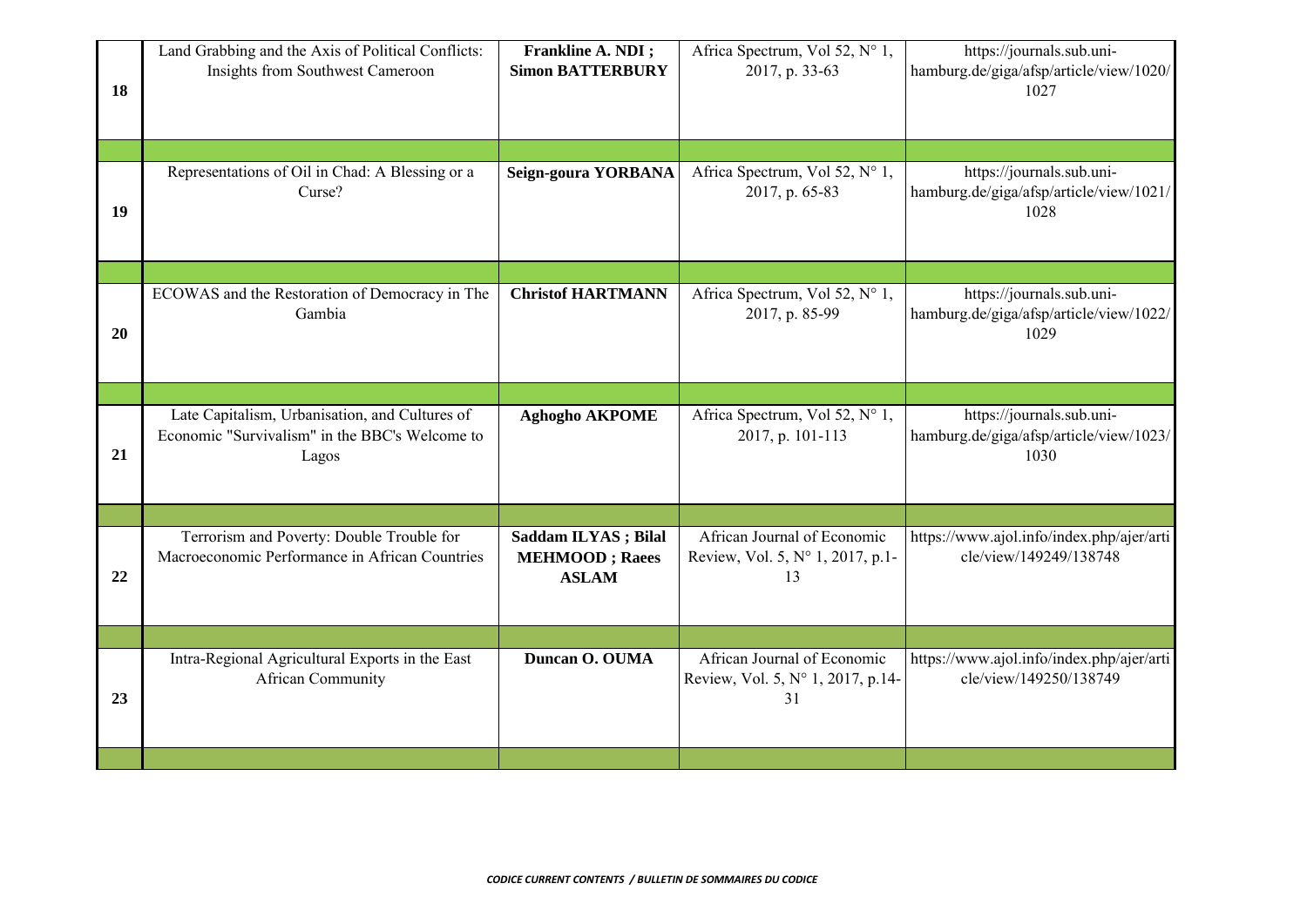| 24 | Government Expenditure and Economic Growth<br>Nexus: Wagner's Law or Keynesian Hypothesis for<br>Tanzania?                                                  | <b>Fintan PAUL</b> ; Godlove<br><b>FURAHISHA</b>                          | African Journal of Economic<br>Review, Vol. 5, N° 1, 2017, p.32-<br>47      | https://www.ajol.info/index.php/ajer/arti<br>cle/view/149251/138750 |
|----|-------------------------------------------------------------------------------------------------------------------------------------------------------------|---------------------------------------------------------------------------|-----------------------------------------------------------------------------|---------------------------------------------------------------------|
| 25 | Foreign Direct Investment, Economic Growth and<br>Environmental Quality in Sub-Saharan Africa: a<br>Dynamic Model Analysis                                  | <b>Sunday Johnson</b><br><b>OJEWUMI</b> , Anthony<br><b>Enisan AKINLO</b> | African Journal of Economic<br>Review, Vol. 5, N° 1, 2017, p. 48-<br>68     | https://www.ajol.info/index.php/ajer/arti<br>cle/view/149252/138751 |
| 26 | Effects of External Debt on National Savings in<br><b>Botswana</b>                                                                                          | Moreputla OAGENG;<br><b>Moffat BOITUMELO</b>                              | African Journal of Economic<br>Review, Vol. 5, N° 1, 2017, p. 69-<br>83     | https://www.ajol.info/index.php/ajer/arti<br>cle/view/149253/138752 |
| 27 | Forecasting Tax Revenue and its Volatility in<br>Tanzania                                                                                                   | <b>Cyril CHIMILILA</b>                                                    | African Journal of Economic<br>Review, Vol. 5, N° 1, 2017, p. 84-<br>109    | https://www.ajol.info/index.php/ajer/arti<br>cle/view/149255/138754 |
| 28 | The Link between Farm Household Objectives and<br>Investment in Irrigation Scheme: Implications for<br><b>Collective Action Coordination Efficiency</b>     | <b>George SONDA, Deus</b><br><b>NGARUKO</b>                               | African Journal of Economic<br>Review, Vol. 5, N° 1, 2017, p.<br>110-125    | https://www.ajol.info/index.php/ajer/arti<br>cle/view/149257/138756 |
| 29 | Culture Clash: Shona (Zimbabwean) Migrant<br>Women's Experiences with Communicating about<br>Sexual Health and Wellbeing across Cultures and<br>Generations | Tinashe DUNE; Virginia<br><b>MAPEDZAHAMA</b>                              | African Journal of Reproductive<br>Health, Vol 21, N° 1, 2017, p. 18-<br>29 | https://www.ajol.info/index.php/ajrh/arti<br>cle/view/156350/145962 |
|    |                                                                                                                                                             |                                                                           |                                                                             |                                                                     |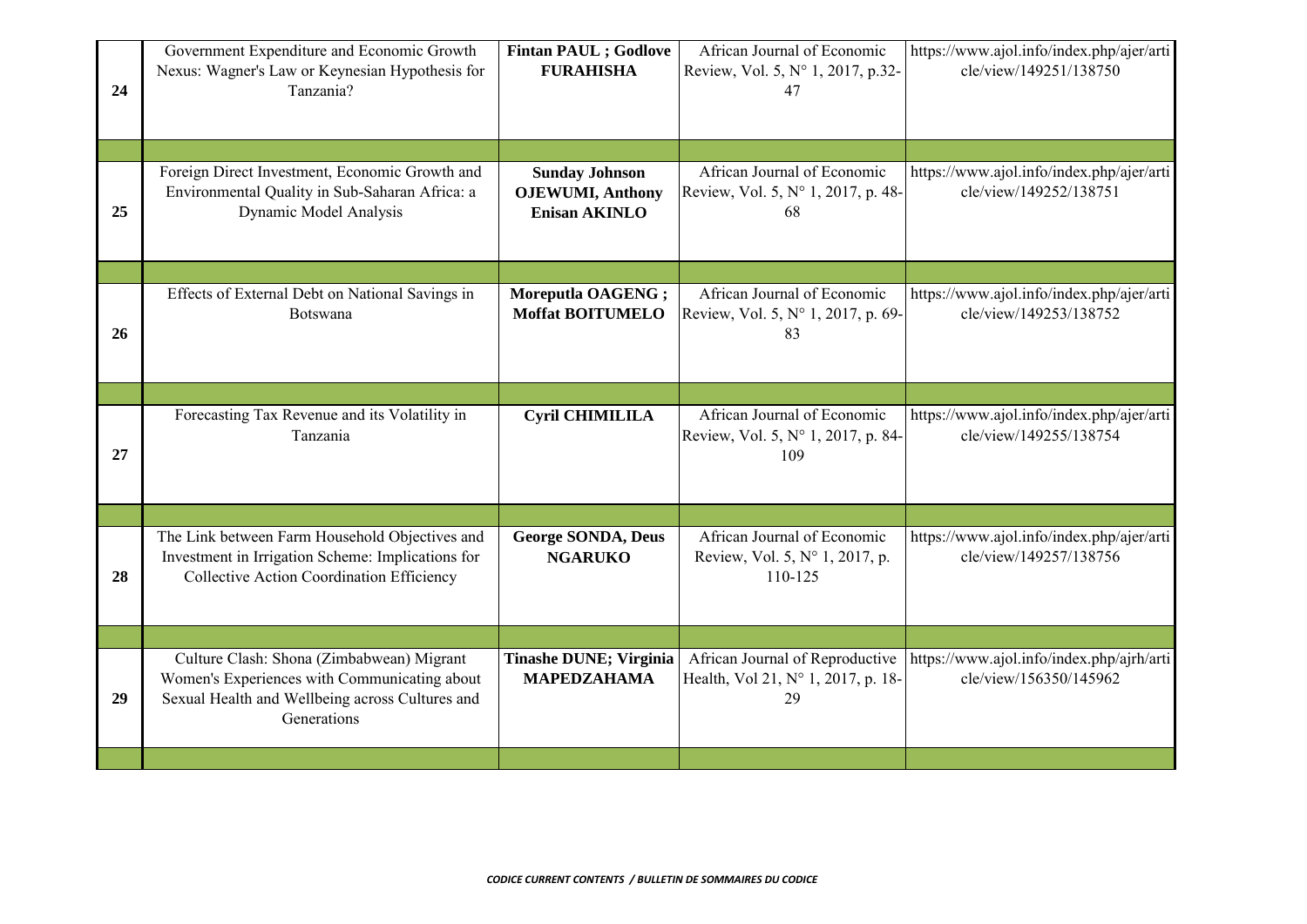| 30 | Cost-Effectiveness Analysis of Family Planning<br>Services Offered by Mobile Clinics versus Static<br>Clinics in Assiut, Egypt                                   | Ghada S.T. AL-ATTAR;<br>David BISHAI; Omaima<br><b>EL-GIBALY</b>             | African Journal of Reproductive<br>Health, Vol 21, N° 1, 2017, p. 30-<br>38 | https://www.ajol.info/index.php/ajrh/arti<br>cle/view/156363/145975 |
|----|------------------------------------------------------------------------------------------------------------------------------------------------------------------|------------------------------------------------------------------------------|-----------------------------------------------------------------------------|---------------------------------------------------------------------|
| 31 | Effect of Volunteer Household Counseling in<br>Improving Knowledge of Birth Preparedness and<br>Complication Readiness of Pregnant Women in<br>Northwest Nigeria | <b>Gbenga ISHOLA; Funke</b><br><b>FAYEHUN; Uche</b><br><b>ISIUGO-ABANIHE</b> | African Journal of Reproductive<br>Health, Vol 21, N° 1, 2017, p. 39        | https://www.ajrh.info/index.php/ajrh/arti<br>cle/view/105           |
| 32 | Contraceptives: Adolescents' Knowledge, Attitudes<br>and Practices. A Case Study of Rural Mhondoro-<br>Ngezi District, Zimbabwe                                  | Stanzia MOYO; Oswell<br><b>RUSINGA</b>                                       | African Journal of Reproductive<br>Health, Vol 21, N° 1, 2017, p. 49-<br>63 | https://www.ajol.info/index.php/ajrh/arti<br>cle/view/156382/145994 |
| 33 | Dual Protection and Contraceptive Method Use<br>among Women in Heterosexual Relationships in<br>Mahikeng, South Africa                                           | <b>Godswill N. OSUAFOR:</b><br><b>Sonto M. MAPUTLE</b>                       | African Journal of Reproductive<br>Health, Vol 21, N° 1, 2017, p. 64-<br>72 | https://www.ajol.info/index.php/ajrh/arti<br>cle/view/156384        |
| 34 | Covariates of Multiple Sexual Partnerships among<br>Sexually Active Men in Lesotho                                                                               | <b>Karabo E. MHELE</b>                                                       | African Journal of Reproductive<br>Health, Vol 21, N° 1, 2017, p. 73-<br>81 | https://www.ajol.info/index.php/ajrh/arti<br>cle/view/156386/145998 |
| 35 | Satisfaction Determinants of Women during<br>Childbirth in Health Facilities in Senegal: Literature<br>Review                                                    | <b>Thierno Souleymane Ball</b><br><b>ANNE</b> ; Massamba<br>DIOUF            | African Journal of Reproductive<br>Health, Vol 21, N° 1, 2017, p. 93-<br>98 | https://www.ajol.info/index.php/ajrh/arti<br>cle/view/156393/146005 |
|    |                                                                                                                                                                  |                                                                              |                                                                             |                                                                     |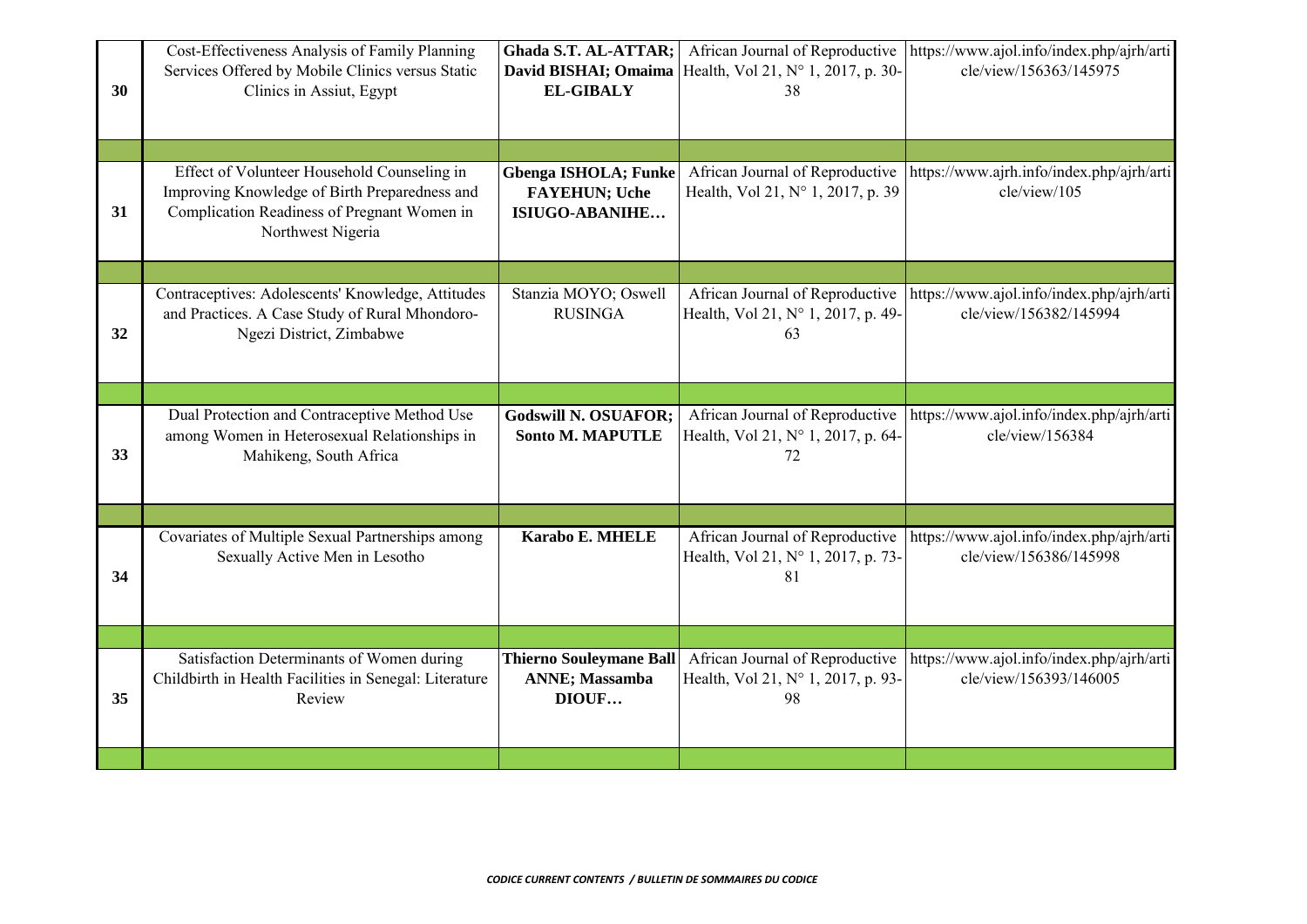| 36 | The Effectiveness of a Collector Bag for Measurement<br>of Post-partum Hemorrhage                                                                           | Zahra ABBASPOOR;<br>Leila VAZIRI                                          | African Journal of Reproductive<br>Health, Vol 21, N° 1, 2017, p. 99-<br>103                               | https://www.ajol.info/index.php/ajrh/arti<br>cle/view/156395/146007                            |
|----|-------------------------------------------------------------------------------------------------------------------------------------------------------------|---------------------------------------------------------------------------|------------------------------------------------------------------------------------------------------------|------------------------------------------------------------------------------------------------|
| 37 | Maternal and Child Health Services in the Context of<br>the Ebola Virus Disease: Health Care Workers'<br>Knowledge, Attitudes and Practices in Rural Guinea | <b>Alexandre DELAMOU,</b><br>Sidikiba SIDIBÉ, Alison<br>Marie EL AYADI    | African Journal of Reproductive<br>Health, Vol 21, N° 1, 2017, p. 104<br>113                               | https://www.ajol.info/index.php/ajrh/arti<br>cle/view/156397/146009                            |
| 38 | Contraceptive Use, Unwanted Pregnancies and<br>Abortions among Hairdressers in Ibadan, Southwest<br>Nigeria                                                 | Folashade O.<br><b>OMOKHODION; Mary</b><br><b>O. BALOGUN</b>              | African Journal of Reproductive<br>Health, Vol 21, N° 1, 2017, p. 114<br>121                               | https://www.ajol.info/index.php/ajrh/arti<br>cle/view/156398/146010                            |
| 39 | Surgical Treatment of Complication of Female<br>Genital Mutilation in Pikine Hospital, Senegal                                                              | <b>Abdoul A DIOUF ;</b><br><b>Moussa DIALLO;</b><br><b>Aissatou MBODJ</b> | African Journal of Reproductive<br>Health, Vol 21, N° 1, 2017, p. 122-<br>125                              | https://www.ajol.info/index.php/ajrh/arti<br>cle/view/156399/146011                            |
| 40 | Rites of Mobility and Epidemic Control: Ebola Virus<br>Disease in the Mano River Basin                                                                      | <b>Ato Kwamena ONOMA</b>                                                  | $1, p. 1-12, 2016$                                                                                         | Governance in Africa, Vol. 3, N°  http://www.govafricajournal.org/articles/<br>10.5334/gia.72/ |
| 41 | Evaluation of "Ready for First Certificate of English":<br>Microstructural Approach                                                                         | Ebrahim<br><b>KHODADADY; Atena</b><br><b>ATTARAN</b>                      | International and<br>Multidisciplinary Journal of<br>Social Sciences, Vol. 6, N° 1,<br>March 2017, p. 1-22 | http://hipatiapress.com/hpjournals/index.<br>php/rimcis/article/view/2051/1993                 |
|    |                                                                                                                                                             |                                                                           |                                                                                                            |                                                                                                |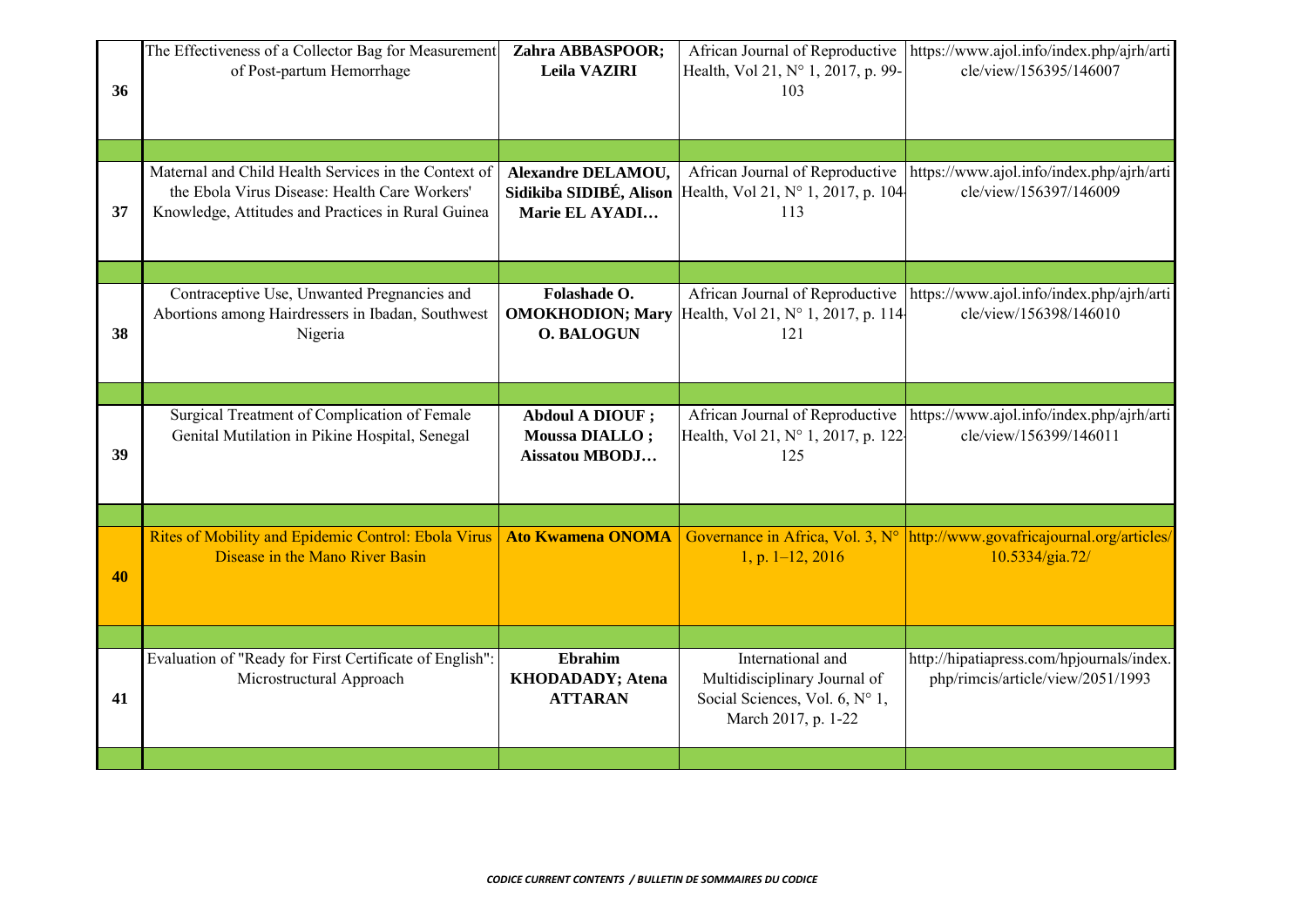| 42 | Women Vulnerability in Informal Entertainment<br>Sectors in Kathmandu: A Human Rights Perspectives                                                         | <b>Ghanashyam NIROULA</b>                                                                                | International and<br>Multidisciplinary Journal of<br>Social Sciences, Vol. 6, N° 1,<br>March 2017, p. 23-46  | http://hipatiapress.com/hpjournals/index.<br>php/rimcis/article/view/1928/1994 |
|----|------------------------------------------------------------------------------------------------------------------------------------------------------------|----------------------------------------------------------------------------------------------------------|--------------------------------------------------------------------------------------------------------------|--------------------------------------------------------------------------------|
| 43 | Sustaining Ghana's National Health Insurance Scheme<br>Through Preventive Healthcare Strategies and<br>Legislation                                         | <b>Samuel ADU-GYAMFI;</b><br><b>Aminu DRAMANI</b>                                                        | International and<br>Multidisciplinary Journal of<br>Social Sciences, Vol. 6, N° 1,<br>March 2017, p. 47-69  | http://hipatiapress.com/hpjournals/index.<br>php/rimcis/article/view/2149/1995 |
| 44 | Identifying the Relevance of Research Goals through<br>Collecting Citizens' Voices on Social Media                                                         | <b>Joan CABRE-OLIVE;</b><br><b>Ramon FLECHA-</b><br><b>GARCIA; Vladia</b><br><b>IONESCU</b>              | International and<br>Multidisciplinary Journal of<br>Social Sciences, Vol. 6, N° 1,<br>March 2017, p. 70-102 | http://hipatiapress.com/hpjournals/index.<br>php/rimcis/article/view/2652/1998 |
| 45 | Code Mixing as a Communication Strategy Performed<br>by Outbound Call (OBC)                                                                                | <b>MUJIONO</b> ; Rahayu<br>WILUJENG;<br><b>Muhammad SUHARTO</b>                                          | International Journal of Social<br>Sciences & Educational Studies,<br>Vol. 3, N° 3, March 2017, p. 4-18      | http://ijsses.org/wp-<br>content/uploads/2017/04/dergi-3.3.pdf                 |
| 46 | The Complementary Relationship between<br>Organizational Architecture and Organizational<br>Agility An Empirical Study in Mobile Carriers of<br>Erbil Iraq | Laith Ali Yousif AL -<br><b>HAKIM</b> ; Thabit Hassan<br><b>THABIT; Hamed Abbas</b><br><b>AL-NASRAWI</b> | International Journal of Social<br>Sciences & Educational Studies,<br>Vol. 3, N° 3, March 2017, p. 19-<br>28 | http://ijsses.org/wp-<br>content/uploads/2017/04/dergi-3.3.pdf                 |
| 47 | The Effect of Lexical Knowledge of Collocation on<br><b>Student?s Reading Comprehension</b>                                                                | Eva Yuni<br><b>RAHMAWATI</b>                                                                             | International Journal of Social<br>Sciences & Educational Studies,<br>Vol. 3, N° 3, March 2017, p. 29-<br>35 | http://ijsses.org/wp-<br>content/uploads/2017/04/dergi-3.3.pdf                 |
|    |                                                                                                                                                            |                                                                                                          |                                                                                                              |                                                                                |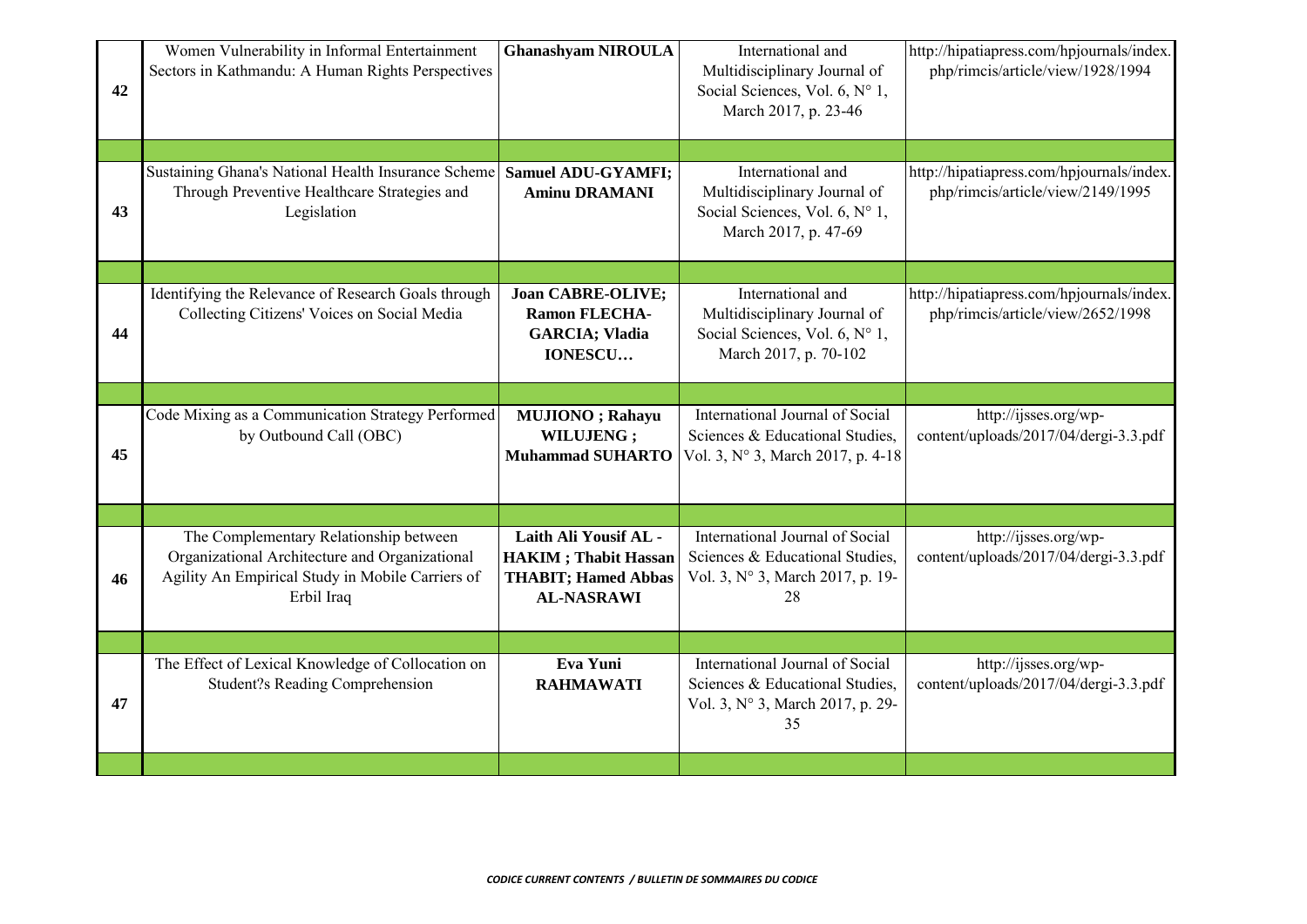| 48 | Field Trip as an Effective Method of Teaching<br>Apiculture/Beekeeping among University Students                                                          | M. R. JA'AFAR-FURO ;<br>A. SULAIMAN; G.<br><b>DANA'ILU</b>                        | International Journal of Social<br>Sciences & Educational Studies,<br>Vol. 3, N° 3, March 2017, p. 36-<br>41 | http://ijsses.org/wp-<br>content/uploads/2017/04/dergi-3.3.pdf |
|----|-----------------------------------------------------------------------------------------------------------------------------------------------------------|-----------------------------------------------------------------------------------|--------------------------------------------------------------------------------------------------------------|----------------------------------------------------------------|
| 49 | The Perception of Tertiary Institutions Prospective<br>Teachers on the Benefits of Teaching Practice                                                      | Hassan OLUSOLA ;<br>Olugbuyi OLUSILE                                              | International Journal of Social<br>Sciences & Educational Studies,<br>Vol. 3, N° 3, March 2017, p. 42-<br>50 | http://ijsses.org/wp-<br>content/uploads/2017/04/dergi-3.3.pdf |
| 50 | The Effects of Teacher Commitment on Student<br>Achievement                                                                                               | <b>Mustafa ALTUN</b>                                                              | International Journal of Social<br>Sciences & Educational Studies,<br>Vol. 3, N° 3, March 2017, p. 51-<br>54 | http://ijsses.org/wp-<br>content/uploads/2017/04/dergi-3.3.pdf |
| 51 | What Does It Mean to Understand Human Rights as<br><b>Essentially Triggers for Intervention??</b>                                                         | <b>Hawre HASAN HAMA</b>                                                           | International Journal of Social<br>Sciences & Educational Studies,<br>Vol. 3, N° 3, March 2017, p. 55-<br>60 | http://ijsses.org/wp-<br>content/uploads/2017/04/dergi-3.3.pdf |
| 52 | Analysis of Socio-Economic Determinants of Apple<br>Fruits Chrysophyllum Albidum) Demand among<br>Consumers in Mubi Metropolis, Adamawa State,<br>Nigeria | A. ABDULLAHI ;<br>M.R.JA'AFAR - FURO.<br>H. YAHYA                                 | International Journal of Social<br>Sciences & Educational Studies,<br>Vol. 3, N° 3, March 2017, p. 61-<br>71 | http://ijsses.org/wp-<br>content/uploads/2017/04/dergi-3.3.pdf |
| 53 | Factors Influencing Secretary's Communication<br>Ability and Efficiency in Secondary Schools in<br>Baringo County, Kenya                                  | David Kiprono Lelei<br>RUTTO; & Hillary<br><b>SIALO</b> ; Audrey<br><b>MATERE</b> | International Journal of Social<br>Sciences & Educational Studies,<br>Vol. 3, N° 3, March 2017, p. 72-<br>81 | http://ijsses.org/wp-<br>content/uploads/2017/04/dergi-3.3.pdf |
|    |                                                                                                                                                           |                                                                                   |                                                                                                              |                                                                |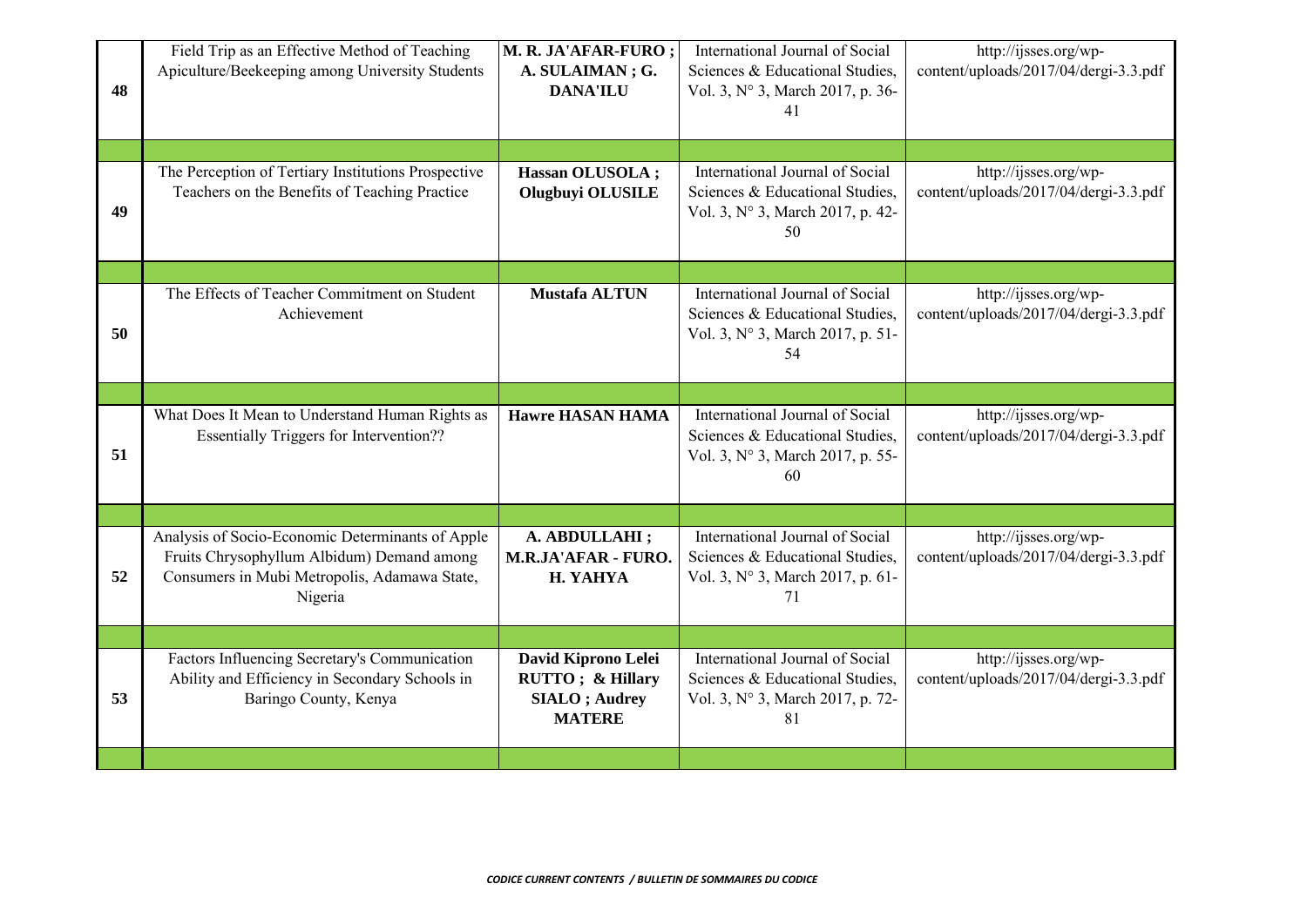| 54 | Grade Retention at Primary School: What the<br>Teachers in Zimbabwe Say                                                                                                                       | <b>Stella MUCHEMWA</b>                                                           | International Journal of Social<br>Sciences & Educational Studies,<br>Vol. 3, N° 3, March 2017, p. 82 -<br>93 | http://ijsses.org/wp-<br>content/uploads/2017/04/dergi-3.3.pdf |
|----|-----------------------------------------------------------------------------------------------------------------------------------------------------------------------------------------------|----------------------------------------------------------------------------------|---------------------------------------------------------------------------------------------------------------|----------------------------------------------------------------|
| 55 | The Role of Soft Power in China's Foreign Policy in<br>the 21st Century                                                                                                                       | <b>Beston HUSEN ARIF</b>                                                         | International Journal of Social<br>Sciences & Educational Studies,<br>Vol. 3, N° 3, March 2017, p. 94-<br>101 | http://ijsses.org/wp-<br>content/uploads/2017/04/dergi-3.3.pdf |
| 56 | The Nexus between Financial Development and<br>Economic Growth: The Case of Turkey                                                                                                            | <b>Ahmet SEKRETER</b>                                                            | International Journal of Social<br>Sciences & Educational Studies,<br>Vol. 3, N° 3, March 2017, p. 102<br>109 | http://ijsses.org/wp-<br>content/uploads/2017/04/dergi-3.3.pdf |
| 57 | Importance of Data Analysis on Achieving the<br>Organizational Goals during the Short Term Strategic<br>Plan: Case of Service Quality and Students?<br>Satisfaction Level at Ishik University | <b>Ahmet DEMIR</b>                                                               | International Journal of Social<br>Sciences & Educational Studies,<br>Vol. 3, N° 3, March 2017, p. 110<br>121 | http://ijsses.org/wp-<br>content/uploads/2017/04/dergi-3.3.pdf |
| 58 | Villain Types in Maghtumguly Legends                                                                                                                                                          | <b>Mustafa SERBES</b> ;<br><b>Ahmet</b><br>GÖKCEGÖZOGLU;<br><b>Mustafa ALBAY</b> | International Journal of Social<br>Sciences & Educational Studies,<br>Vol. 3, N° 3, March 2017, p. 122<br>131 | http://ijsses.org/wp-<br>content/uploads/2017/04/dergi-3.3.pdf |
| 59 | Organizational Citizenship Behavior and Work<br>Motivation as Correlates of Psychological Capital<br>among Public and Private School Teachers                                                 | <b>Nazirul HASNAIN;</b><br>Zuby HASAN; Sehal<br><b>CHORATH</b>                   | International Journal of Social<br>Sciences & Educational Studies,<br>Vol. 3, N° 3, March 2017, p. 133<br>148 | http://ijsses.org/wp-<br>content/uploads/2017/04/dergi-3.3.pdf |
|    |                                                                                                                                                                                               |                                                                                  |                                                                                                               |                                                                |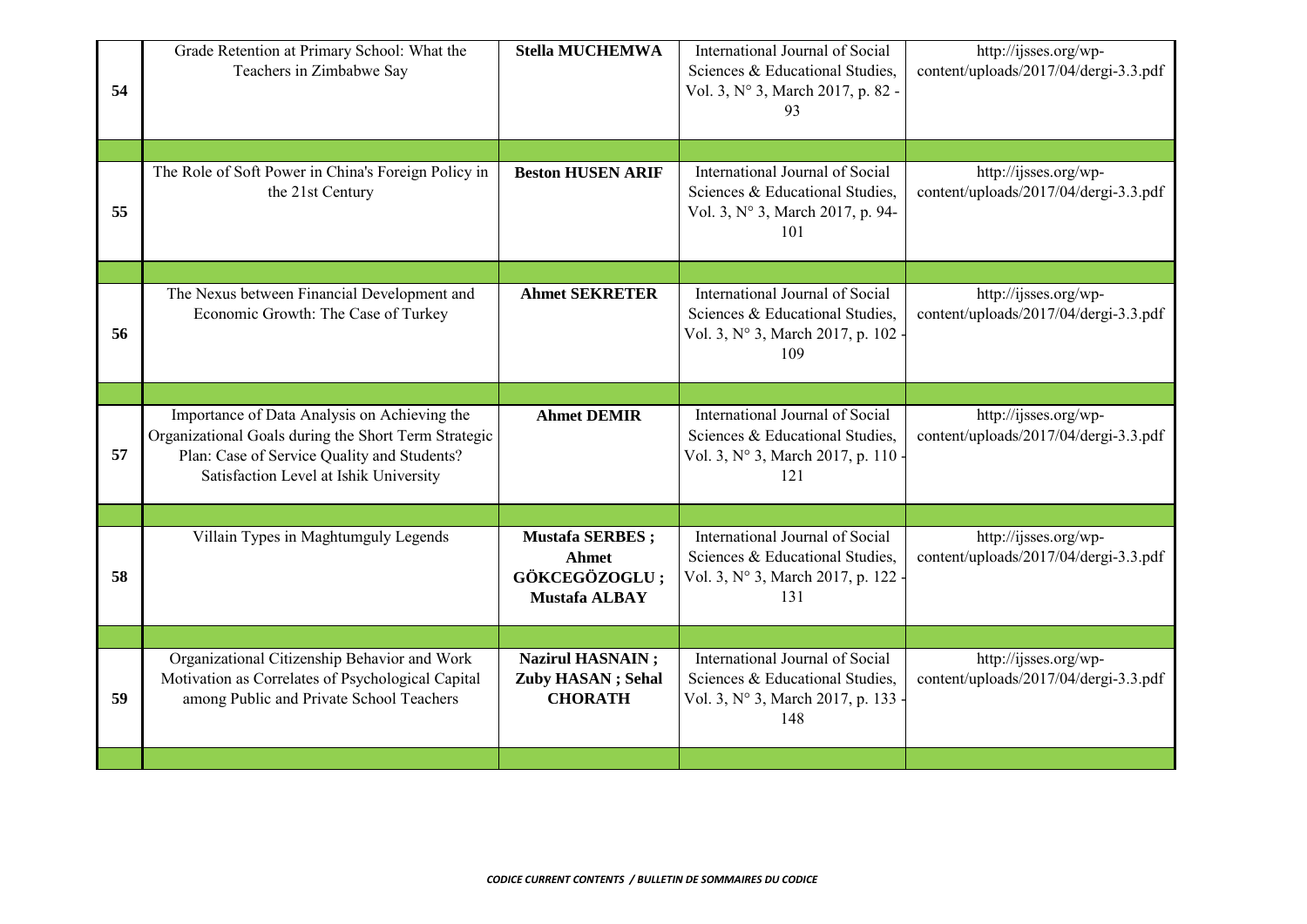| 60 | An Analysis of Theories on Stock Returns                                                                      | <b>Ahmet SEKRETER</b>                            | International Journal of Social<br>Sciences & Educational Studies,<br>Vol. 3, N° 3, March 2017, p. 149<br>154  | http://ijsses.org/wp-<br>content/uploads/2017/04/dergi-3.3.pdf |
|----|---------------------------------------------------------------------------------------------------------------|--------------------------------------------------|----------------------------------------------------------------------------------------------------------------|----------------------------------------------------------------|
|    |                                                                                                               |                                                  |                                                                                                                |                                                                |
| 61 | The Role of Passion in Effective Teaching and<br>Learning                                                     | <b>Mustafa ALTUN</b>                             | International Journal of Social<br>Sciences & Educational Studies,<br>Vol. 3, N° 3, March 2017, p. 155<br>158  | http://ijsses.org/wp-<br>content/uploads/2017/04/dergi-3.3.pdf |
|    |                                                                                                               |                                                  |                                                                                                                |                                                                |
| 62 | Measuring the Effectiveness of Sales Promotion<br>Activities on Brand Loyalty: A Study on COCA<br><b>COLA</b> | <b>Uma SHANKAR SINGH</b><br>; Osman SAHIN        | International Journal of Social<br>Sciences & Educational Studies,<br>Vol. 3, N° 3, March 2017, p. 159<br>173  | http://ijsses.org/wp-<br>content/uploads/2017/04/dergi-3.3.pdf |
|    |                                                                                                               |                                                  |                                                                                                                |                                                                |
| 63 | A Literary Excavation of University Brand Image Past<br>to Present                                            | <b>Osman SAHIN</b> ; Uma<br><b>SHANKAR SINGH</b> | International Journal of Social<br>Sciences & Educational Studies,<br>Vol. 3, N° 3, March 2017, p. 174<br>187  | http://ijsses.org/wp-<br>content/uploads/2017/04/dergi-3.3.pdf |
|    |                                                                                                               |                                                  |                                                                                                                |                                                                |
| 64 | From Digital Disruption to Educational Excellence:<br>Teaching and Learning in the Knowledge Economy          | <b>Tara BRABAZON</b>                             | International Journal of Social<br>Sciences & Educational Studies,<br>Vol. 3, N° 3, March 2017, p. 188-<br>203 | http://ijsses.org/wp-<br>content/uploads/2017/04/dergi-3.3.pdf |
|    |                                                                                                               |                                                  |                                                                                                                |                                                                |
| 65 | American Democracy in Distress: The Failure of<br>Social Education: Essay                                     | <b>Richard NEUMANN</b>                           | Journal of Social Sciences<br>Education, Vol. 16, N° 1, Spring<br>2017, p. 5-16                                | http://www.jsse.org/index.php/jsse/articl<br>e/view/1630/1642  |
|    |                                                                                                               |                                                  |                                                                                                                |                                                                |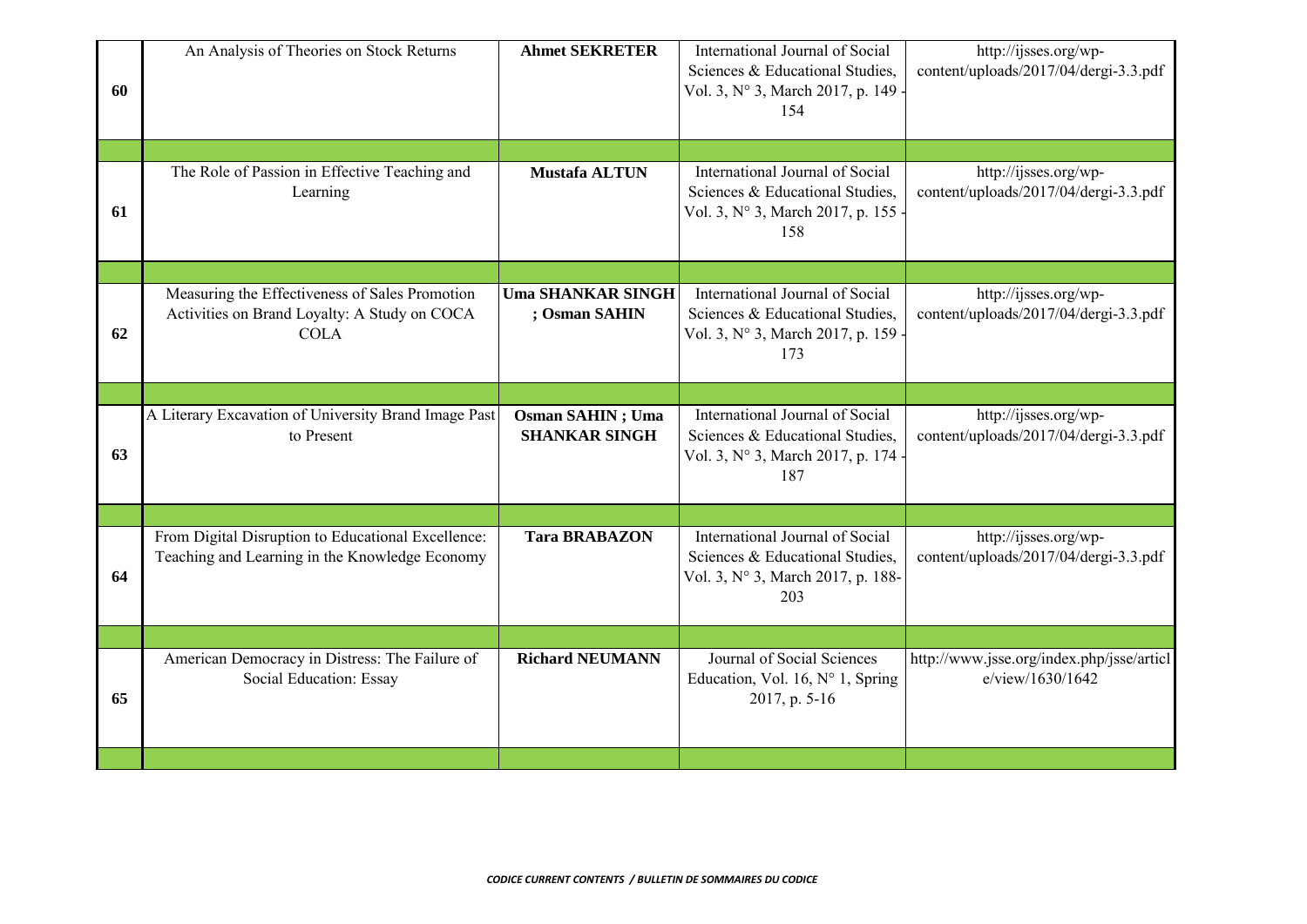| 66 | The Failure of Social Education or Just Going Down<br>the Road of Post-Democratic Politics?: Commentary                                            | <b>Isabel MENEZES</b>                                                      | Journal of Social Sciences<br>Education, Vol. 16, $N^{\circ}$ 1, Spring<br>2017, p. 17-20 | http://www.jsse.org/index.php/jsse/articl<br>e/view/1631/1643 |
|----|----------------------------------------------------------------------------------------------------------------------------------------------------|----------------------------------------------------------------------------|-------------------------------------------------------------------------------------------|---------------------------------------------------------------|
| 67 | Political Youth Education in Germany. Presenting a<br>Qualitative Study on its Biographically Long-Term<br>Effects                                 | <b>Nadine BALZTER</b> ; Yan<br><b>RISTAU</b> ; Achim<br><b>SCHRÖDER</b>    | Journal of Social Sciences<br>Education, Vol.16, N° 1, Spring<br>2017, p. 21-31           | http://www.jsse.org/index.php/jsse/articl<br>e/view/1560/1644 |
| 68 | Students as First-time Voters: The Role of Voter<br>Advice Applications in Self-reflection on Party<br>Choice and Political Identity               | <b>Niels Nørgaard</b><br><b>KRISTENSEN</b> ; Trond<br><b>SOLHAUG</b>       | Journal of Social Sciences<br>Education, Vol.16, N° 1, Spring<br>2017, p. 32-42           | http://www.jsse.org/index.php/jsse/articl<br>e/view/1503/1645 |
| 69 | In-Between Fatalism and Leverage: The Different<br>Effects of Socioeconomic Variables on Students'<br>Civic and Political Experiences and Literacy | Carla MALAFAIA;<br><b>Tiago NEVES</b> ; Isabel<br><b>MENEZES</b>           | Journal of Social Sciences<br>Education, Vol.16, N° 1, Spring<br>2017, p. 43-55           | http://www.jsse.org/index.php/jsse/articl<br>e/view/1587/1646 |
| 70 | Constraints and Meaning-Making: Dealing With the<br>Multifacetedness of Social Studies in Audited<br><b>Teaching Practices</b>                     | <b>Ola STRANDLER</b>                                                       | Journal of Social Sciences<br>Education, Vol.16, N° 1, Spring<br>2017, p. 56-67           | http://www.jsse.org/index.php/jsse/articl<br>e/view/1489/1647 |
| 71 | Understanding 'Price' and the Environment: Exploring<br>Upper Secondary Students' Conceptual Development                                           | <b>Caroline IGNELL; Peter</b><br><b>DAVIES; Cecilia</b><br><b>LUNDHOLM</b> | Journal of Social Sciences<br>Education, Vol.16, N° 1, Spring<br>2017, p. 68-80           | http://www.jsse.org/index.php/jsse/articl<br>e/view/1556/1648 |
|    |                                                                                                                                                    |                                                                            |                                                                                           |                                                               |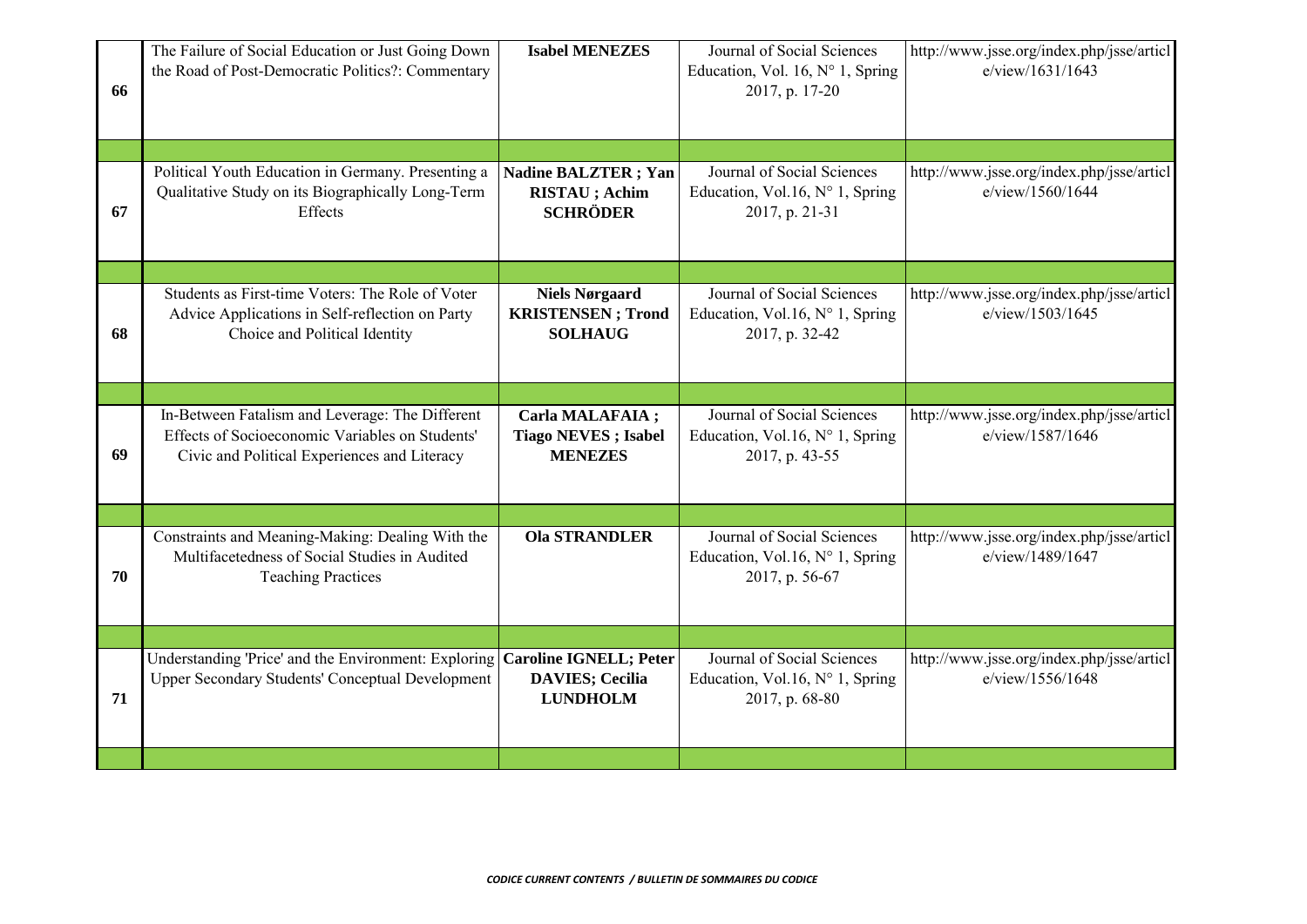| 72 | Le Chef d'Etat de transition en Afrique                                                                                                         | <b>Ibrahim David SALAMI</b>                                      | Revue Béninoise de Science Po<br>(RBSP), Vol. 01, N° 1, 2017, p. 1-<br>47   | http://revue.cespo.org/IMG/pdf/rbsp_no<br>1 vol 1 cespo .pdf                                                 |
|----|-------------------------------------------------------------------------------------------------------------------------------------------------|------------------------------------------------------------------|-----------------------------------------------------------------------------|--------------------------------------------------------------------------------------------------------------|
|    |                                                                                                                                                 |                                                                  |                                                                             |                                                                                                              |
| 73 | Election des dirigeants des universités publiques au<br>Benin. Un modèle hybride de démocratie                                                  | Sèdagban Hygin F.<br><b>KAKAI</b>                                | Revue Béninoise de Science Po<br>(RBSP), Vol. 01, N° 1, 2017, p.<br>48-89   | http://revue.cespo.org/IMG/pdf/rbsp_no<br>1 vol 1 cespo .pdf                                                 |
| 74 | Les stratégies chinoises en Afrique depuis la fin de la<br>Guerre froide                                                                        | <b>Hilaire de Prince</b><br><b>POKAM</b>                         | Revue Béninoise de Science Po<br>(RBSP), Vol. 01, N° 1, 2017, p.<br>90-134  | http://revue.cespo.org/IMG/pdf/rbsp_no<br>1 vol 1 cespo .pdf                                                 |
| 75 | Les délais constitutionnels applicables aux élections<br>nationales dans les Etats d'Afrique de l'Ouest<br>francophone                          | <b>Césaire KPENONHOUN</b>                                        | Revue Béninoise de Science Po<br>(RBSP), Vol. 01, N° 1, 2017, p.<br>135-218 | http://revue.cespo.org/IMG/pdf/rbsp_no<br>1 vol 1 cespo .pdf                                                 |
| 76 | Vers la rationalisation du travail étatique au<br>Cameroun. L'entrée de la "feuille de route " dans la<br>Pratique gouvernementale (2004 -2014) | Moïse<br><b>TCHINGANKONG</b><br><b>YANOU</b>                     | Revue Béninoise de Science Po<br>(RBSP), Vol. 01, N° 1, 2017, p.<br>219-260 | http://revue.cespo.org/IMG/pdf/rbsp_no<br>1 vol 1 cespo .pdf                                                 |
| 77 | L'innovation, entre l'ordre et le chaos                                                                                                         | <b>Richard-Marc</b><br><b>LACASSE</b> ; Berthe<br><b>LAMBERT</b> | Revue de gestion et d'économie,<br>Vol. 5, N° 1/2, 2017, p. 1-8             | http://revues.imist.ma/index.php?journal<br>$=$ jbe&page=article&op=view&path%5B<br>%5D=9176&path%5B%5D=5202 |
|    |                                                                                                                                                 |                                                                  |                                                                             |                                                                                                              |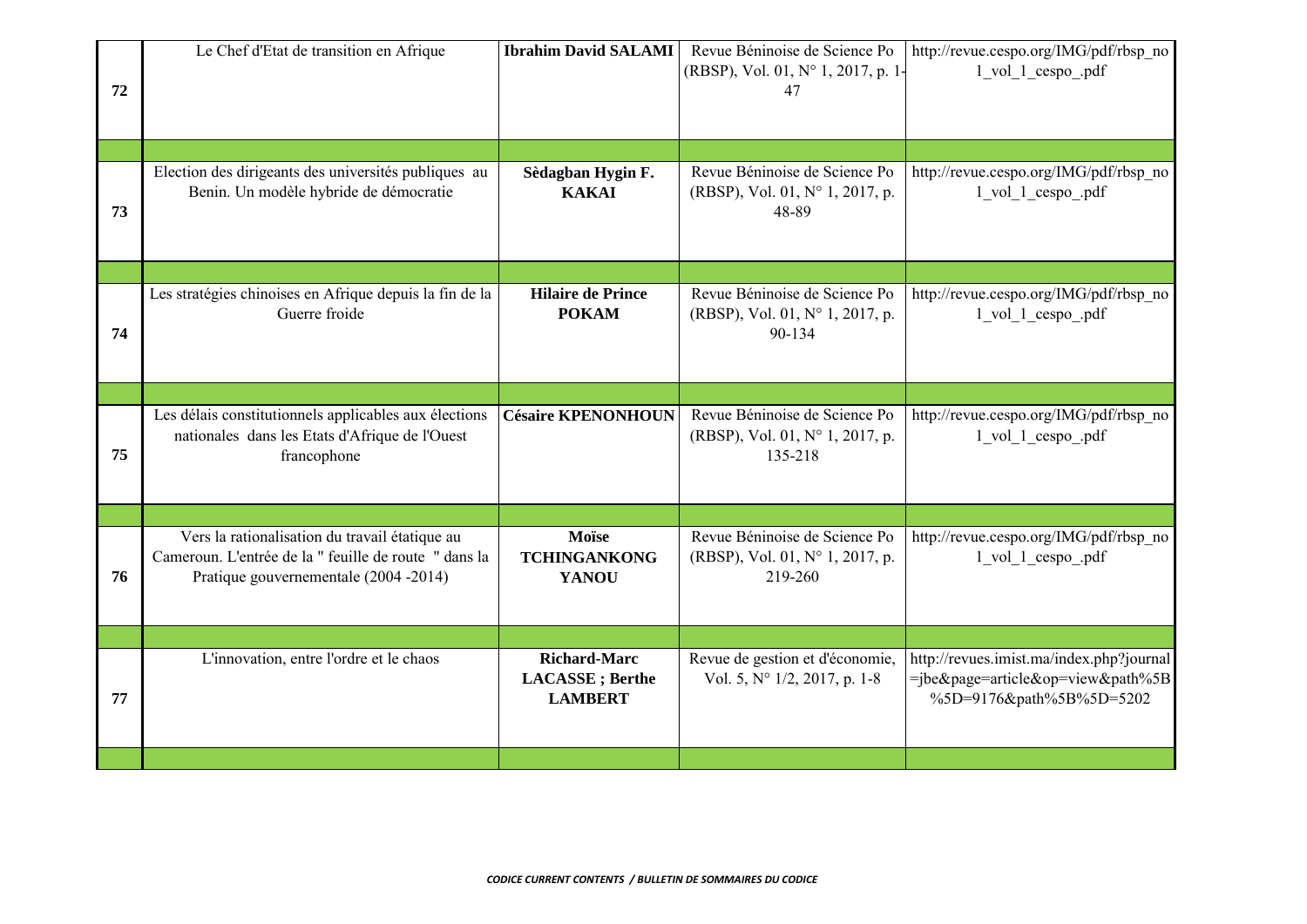| 78 | Le management par la qualité totale et l'innovation :<br>quel impact sur la performance organisationnelle ?<br>(Cas des entreprises agroalimentaires du port<br>d'Agadir) | <b>Rahim ETTOR</b> ; Lamia<br><b>EL KAHRI</b>  | Revue de gestion et d'économie,<br>Vol. 5, N° 1/2, 2017, p. 9-22  | http://revues.imist.ma/index.php?journal<br>=jbe&page=article&op=view&path%5B<br>%5D=9177&path%5B%5D=5203    |
|----|---------------------------------------------------------------------------------------------------------------------------------------------------------------------------|------------------------------------------------|-------------------------------------------------------------------|--------------------------------------------------------------------------------------------------------------|
| 79 | La théorie de développement moral versus la théorie<br>de l'évolution de la conscience de l'entreprise                                                                    | <b>Lolo KOFFIVI</b>                            | Revue de gestion et d'économie,<br>Vol. 5, N° 1/2, 2017, p. 23-32 | http://revues.imist.ma/index.php?journal<br>=jbe&page=article&op=view&path%5B<br>%5D=9178&path%5B%5D=5204    |
| 80 | Appropriation de la responsabilité sociale des<br>entreprises par les coopératives et spécificités<br>d'évaluation                                                        | Said AKRICH; Khadija<br><b>MOHCINE MOHCINE</b> | Revue de gestion et d'économie,<br>Vol. 5, N° 1/2, 2017, p. 33-46 | http://revues.imist.ma/index.php?journal<br>=jbe&page=article&op=view&path%5B<br>%5D=9179&path%5B%5D=5205    |
| 81 | La fibre entrepreneuriale des élèves ingénieurs : Cas<br>de l'ENSA Agadir                                                                                                 | <b>Lahcen EL MESKINE</b> ;<br>Hafida BOULOIZ   | Revue de gestion et d'économie,<br>Vol. 5, N° 1/2, 2017, p. 47-63 | http://revues.imist.ma/index.php?journal<br>=jbe&page=article&op=view&path%5B<br>%5D=9180&path%5B%5D=5206    |
| 82 | Essai de conceptualisation de la communication<br>interne au sein des organisations                                                                                       | Sana NOUREDDINE;<br><b>Hanane ELLIOUA</b>      | Revue de gestion et d'économie,<br>Vol. 5, N° 1/2, 2017, p. 64-76 | http://revues.imist.ma/index.php?journal<br>=jbe&page=article&op=view&path%5B<br>%5D=9181&path%5B%5D=5207    |
| 83 | L'analyse des sinistres extrêmes en Takaful                                                                                                                               | Amine ESSADIK;<br><b>Boujemâa ACHCHAB</b>      | Revue de gestion et d'économie,<br>Vol. 5, N° 1/2, 2017, p. 77-86 | http://revues.imist.ma/index.php?journal<br>$=$ jbe&page=article&op=view&path%5B<br>%5D=9182&path%5B%5D=5208 |
|    |                                                                                                                                                                           |                                                |                                                                   |                                                                                                              |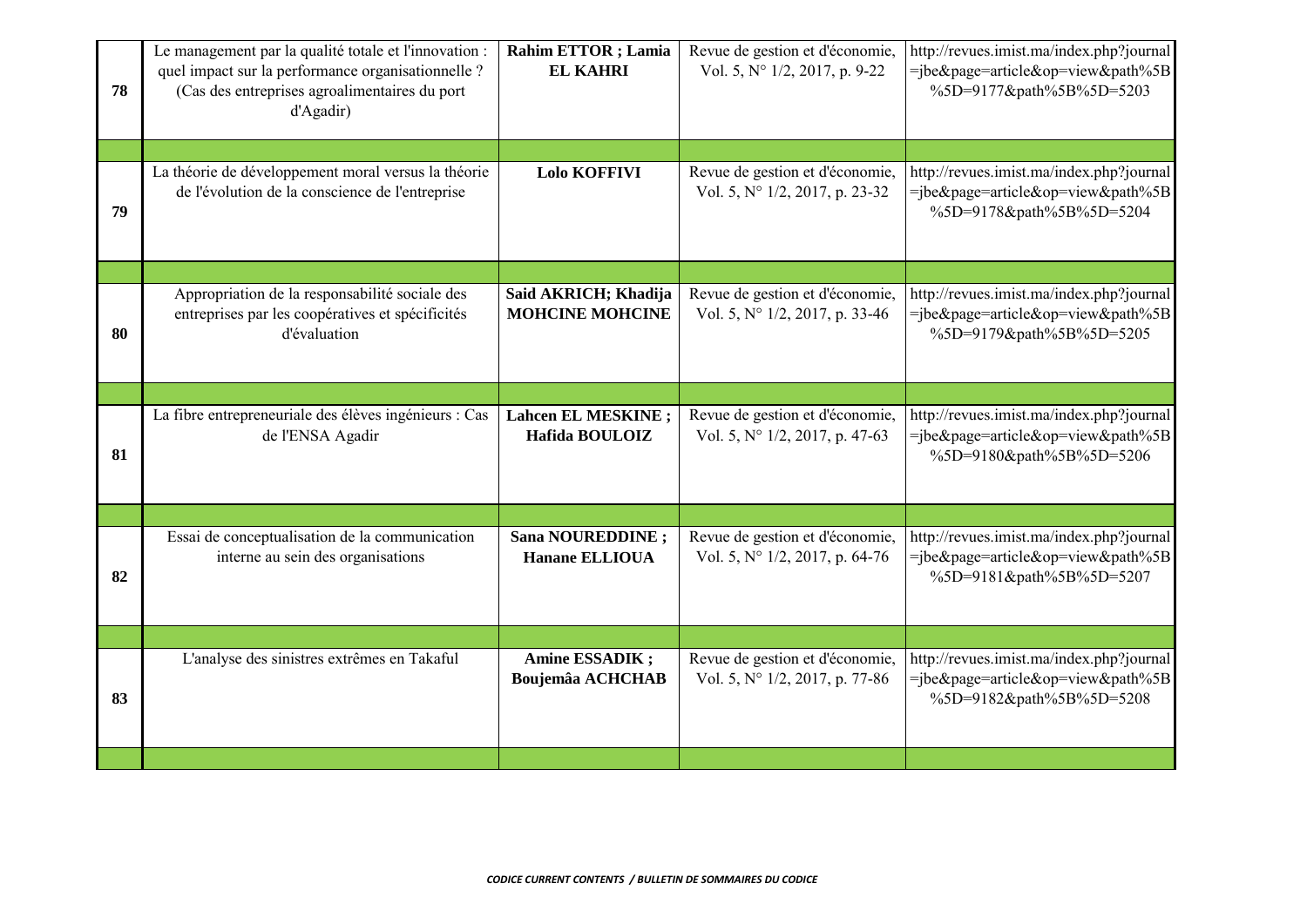| 84 | Le partage des bénéfices par les compagnies<br>d'assurances islamiques, n'est-t-il pas un avantage<br>concurrentiel déjà acquis par les assurances<br>conventionnelles marocaines? | <b>Yassine SOUALIH</b>                                         | Revue de gestion et d'économie,<br>Vol. 5, N° 1/2, 2017, p. 87-102                         | http://revues.imist.ma/index.php?journal<br>=jbe&page=article&op=view&path%5B<br>%5D=9183&path%5B%5D=5209    |
|----|------------------------------------------------------------------------------------------------------------------------------------------------------------------------------------|----------------------------------------------------------------|--------------------------------------------------------------------------------------------|--------------------------------------------------------------------------------------------------------------|
| 85 | Le paradoxe de l'" attractivité durable " cas du Maroc<br>1970-2014                                                                                                                | <b>Ahmed AIT BARI</b>                                          | Revue de gestion et d'économie,<br>Vol. 5, N° 1/2, 2017, p. 103-125                        | http://revues.imist.ma/index.php?journal<br>=jbe&page=article&op=view&path%5B<br>%5D=9184&path%5B%5D=5210    |
| 86 | Une approche managériale du développement durable<br>: référence au cas Algerien                                                                                                   | <b>Ammar DAHI</b>                                              | Revue de gestion et d'économie,<br>Vol. 5, N° 1/2, 2017, p. 126-143                        | http://revues.imist.ma/index.php?journal<br>=jbe&page=article&op=view&path%5B<br>%5D=9185&path%5B%5D=5211    |
| 87 | La gouvernance dans les coopératives du secteur<br>arganier dans la province Inezgane/Ait Melloul : une<br>étude documentaire                                                      | <b>Abdelkader EL</b><br>MOUTAOUKIL;<br><b>Abdallah SADIK</b>   | Revue de gestion et d'économie,<br>Vol. 5, N° 1/2, 2017, p. 144-157                        | http://revues.imist.ma/index.php?journal<br>=jbe&page=article&op=view&path%5B<br>%5D=9186&path%5B%5D=5212    |
| 88 | Défaillance d'entreprises : une revue de littérature<br>théorique et empirique                                                                                                     | <b>Abdelkrim AAZZAB;</b><br><b>Mimoun</b><br><b>BENZAOUAGH</b> | Revue de gestion et d'économie,<br>Vol. 5, N° 1/2, 2017, p. 158-174                        | http://revues.imist.ma/index.php?journal<br>$=$ jbe&page=article&op=view&path%5B<br>%5D=9187&path%5B%5D=5213 |
| 89 | Green Economy for Sustainable Human Development<br>in Morocco: Employment Creation and Innovation<br>Challenges                                                                    | <b>Fatima ARIB</b>                                             | Revue de Recherches en<br>Economie et en Management<br>Africain, Vol. 5, N° 5, 2017, 27 p. | http://revues.imist.ma/index.php?journal<br>=CREMA&page=article&op=view&pat<br>h%5B%5D=8109&path%5B%5D=4578  |
|    |                                                                                                                                                                                    |                                                                |                                                                                            |                                                                                                              |